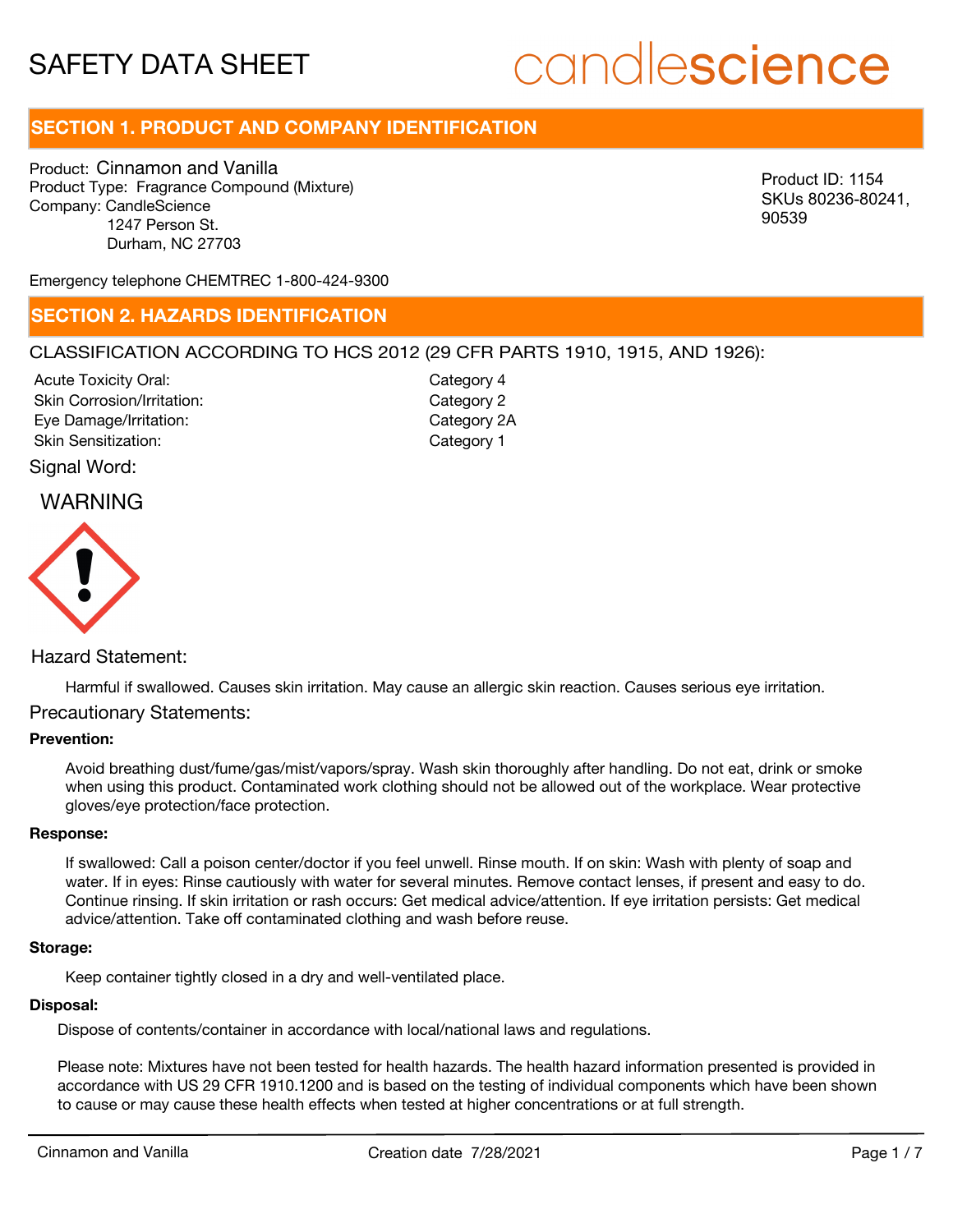# candlescience

# **SECTION 3. COMPOSITION/INFORMATION ON INGREDIENT**

| Hazardous components   | CAS No.        | Weight %  |
|------------------------|----------------|-----------|
| Cinnamaldehyde         | 104-55-2       | $30 - 50$ |
| Benzyl benzoate        | $120 - 51 - 4$ | $30 - 50$ |
| Benzyl alcohol         | 100-51-6       | $1 - 10$  |
| Coumarin               | $91 - 64 - 5$  | $1 - 10$  |
| Eugenol                | $97 - 53 - 0$  | $1 - 10$  |
| Vanillin               | 121-33-5       | $1 - 10$  |
| Linalool               | 78-70-6        | $1 - 10$  |
| Aliphatic hydrocarbons | Aliphatic      | $1 - 10$  |

# **SECTION 4. FIRST AID MEASURES**

Inhalation:

Get to fresh air immediately. Consult poison control center or physician if any symptoms develop.

Skin contact:

Rinse immediately with plenty of water for at least 15 minutes. If skin irritation occurs, seek medical advice/attention. Remove contaminated clothing and shoes. Immediately seek medical attention if chemical entered ear canal. When symptoms persist or in all cases of doubt seek medical advice.

Eye contact:

Remove contact lenses. Immediately flush eyes for at least 15 minutes. Get medical attention.

Ingestion:

Do not induce vomiting. Immediately consult poison control center or physician.

Most important symptoms:

Harmful if swallowed. Causes skin irritation. May cause an allergic skin reaction. Causes serious eye damage.

Indication of immediate medical attention:

N/A

General information:

Consult physician or poison control center.

## **SECTION 5. FIREFIGHTING MEASURES**

Suitable extinguishing media:

Foam, carbon dioxide, or dry chemical.

Unsuitable extinguishing media: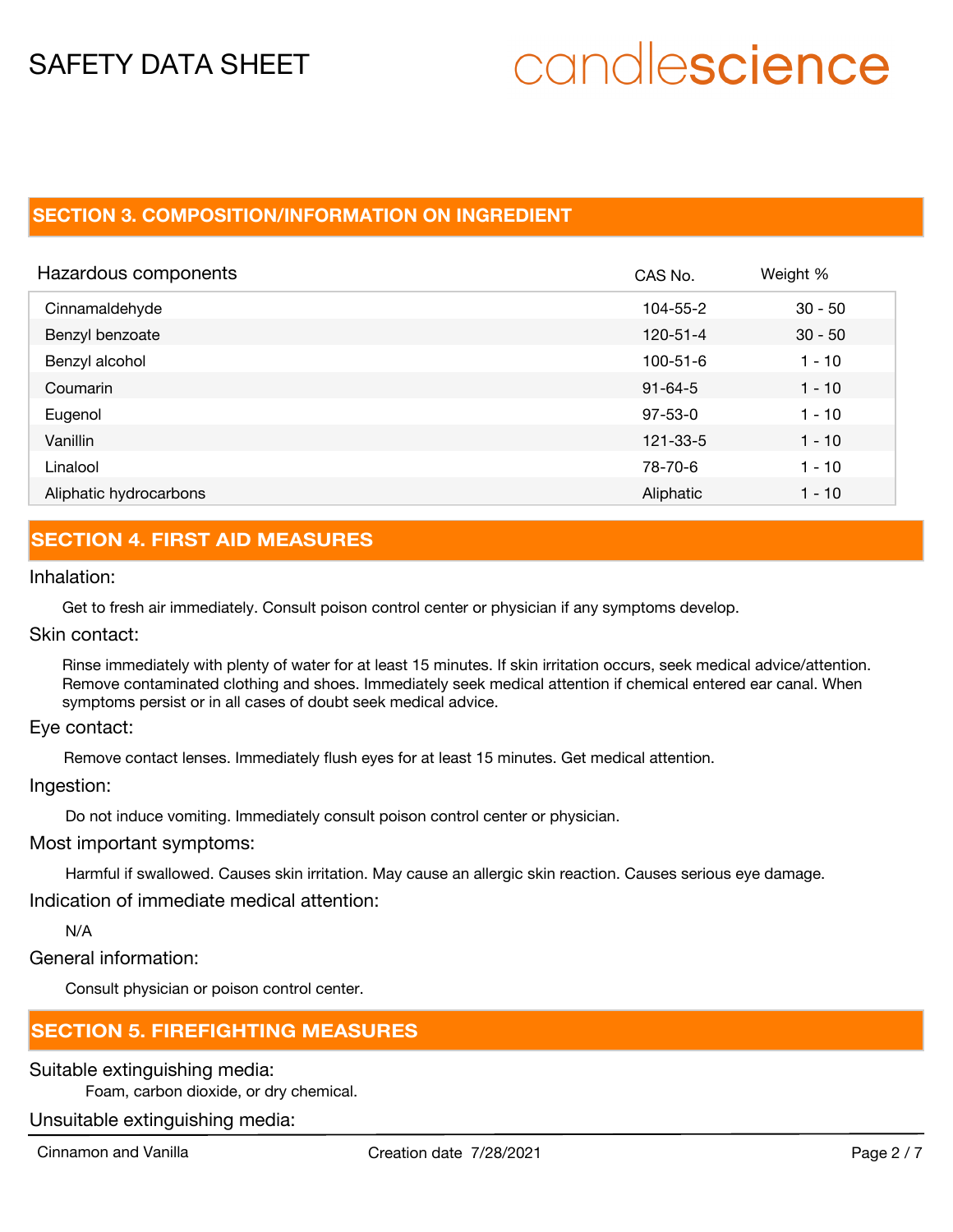

# candlescience

Avoid use of water in extinguishing fires.

#### Specific hazards:

During fire, gases hazardous to health may be formed. Do not allow run-off from fire fighting to enter drains or water courses.

Special fire fighting procedures:

Wear self-contained breathing apparatus for firefighting. Move containers from fire area if it can be done safely. Use water spray jet to protect personnel and to cool endangered containers.

## **SECTION 6. ACCIDENTAL RELEASE MEASURES**

#### Personal precautions, protective equipment and emergency procedures:

Evacuate personnel to safe areas. Remove all sources of ignition. Ensure adequate ventilation. Keep people away from and upwind of spill/leak. Wear appropriate protective equipment and clothing during clean-up.

#### Environmental precautions:

Do not allow to enter into soil/subsoil. Do not allow to enter into surface water or drains. Dispose of in accordance with local regulations. Local authorities should be advised if significant spillage cannot be contained.

#### Methods and materials for containment and cleaning up:

Soak up with inert absorbent material (e.g. sand, silica gel, vermiculite). Keep in suitable and closed containers for disposal. Clean contaminated floors and objects thoroughly while observing environmental regulations.

# **SECTION 7. HANDLING AND STORAGE**

#### Precautions for safe handling:

Avoid contact with skin and eyes. Avoid prolonged inhalation of vapors. Wash hands and other exposed areas with mild soap and water before eating, drinking or smoking and when leaving work. Handle in accordance with good industrial hygiene and safety practices.

#### Conditions for safe storage, including any incompatibilities:

Store in tightly closed and upright container in a cool, dry, ventilated area. Store away from light, heat, and sources of ignition.

## **SECTION 8. EXPOSURE CONTROLS/PERSONAL PROTECTION**

#### Exposure Guidelines:

US WEEL: Benzyl alcohol (CAS 100-51-6) TWA 10ppm (44.2 mg/m<sup>3</sup>)

US WEEL: Vanillin (CAS 121-33-5) TWA 10 mg/m<sup>3</sup>

## Appropriate Engineering Controls:

### **Ventilation:**

Use engineering controls to maintain airborne levels below exposure limit requirements or guidelines. If there are no applicable exposure limit requirements or guidelines, use only with adequate ventilation. Local exhaust ventilation may be necessary for some operations.

#### Personal Protective Equipment:

#### **Eye protection:**

Ensure that eyewash stations and safety showers are close to the workstation location. Chemical resistant goggles must be worn.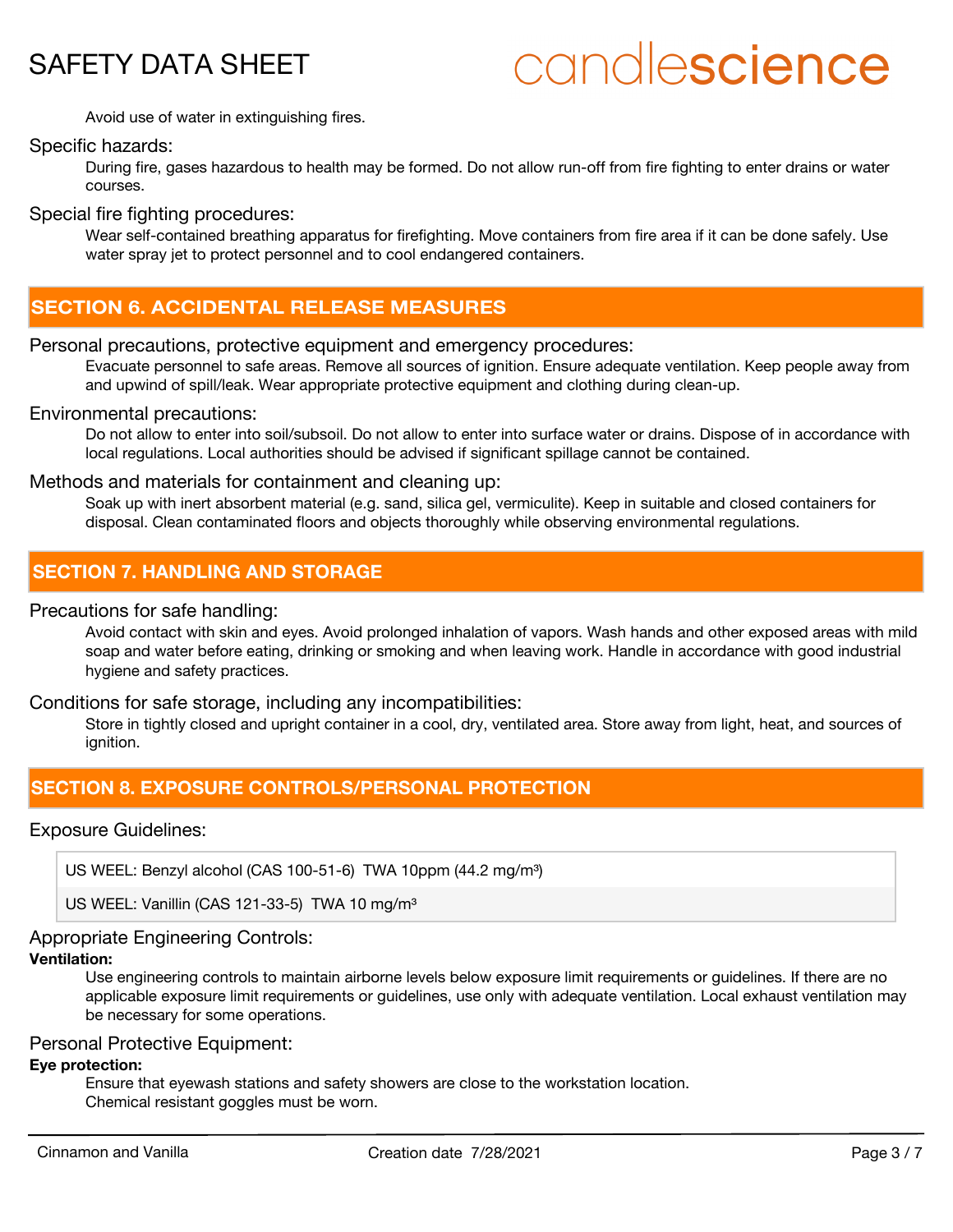# candlescience

#### **Hand protection:**

Wear chemical resistant gloves suitable for this material as determined by a hazard assessment. Gloves should be discarded and replaced if there is any indication of degradation or chemical breakthrough.

#### **Skin and body protection:**

Wear protective clothing suitable for this material as determined by a hazard assessment.

#### **Respiratory protection:**

Respiratory protection should be worn when workplace exposures exceed exposure limit requirements or guidelines. If there are no applicable exposure limits or guidelines, use an approved respirator where there is a potential for adverse effects, including but not limited to respiratory irritation or odor, where indicated or required by the exposure assessment. Selection of air-purifying or positive-pressure supplied air will depend on the results of the exposure assessment which includes an evaluation of the specific operations and the actual or potential airborne concentrations. The type of cartridge or filter to be used must be selected and approved for the chemical, class, or classes of chemicals likely to be encountered in the workplace. For emergency conditions, use an approved positive-pressure self-contained breathing apparatus.

#### **General hygiene considerations:**

Handle in accordance with good industrial hygiene and safety practice. Remove contaminated clothing and protective equipment before entering eating areas. Wash hands before breaks and immediately after handling the product.

### **SECTION 9. PHYSICAL AND CHEMICAL PROPERTIES**

| Appearance:                                          | Liquid                                           |  |
|------------------------------------------------------|--------------------------------------------------|--|
| Color:                                               | Yellow to dark yellow                            |  |
| Odor:                                                | Characteristic                                   |  |
| Odor threshold:                                      | N/A                                              |  |
| pH:                                                  | N/A                                              |  |
| Melting point:                                       | N/A                                              |  |
| Boiling point:                                       | N/A                                              |  |
| Flashpoint:                                          | 103 °C<br>217 $\degree$ F                        |  |
| Evaporation Rate (Butyl Acetate = 1):<br>N/A         |                                                  |  |
| Flammability (solid, gas):                           | N/A                                              |  |
| Upper lower flammability or explosive limits:<br>N/A |                                                  |  |
| Vapor density (Air=1):                               | N/A                                              |  |
| Vapor pressure:                                      | 0.1104 hPa at 68 °F (20 °C) Calculated (100.0 %) |  |
| Specific gravity (H2O=1):                            | 1.07496                                          |  |
| Solubility in water:                                 | N/A                                              |  |
| Solubility in other solvents:                        | N/A                                              |  |
| Partition coefficient: n-octanol/water:<br>N/A       |                                                  |  |
| Auto-ignition temperature:                           | N/A                                              |  |
| Decomposition temperature:                           | N/A                                              |  |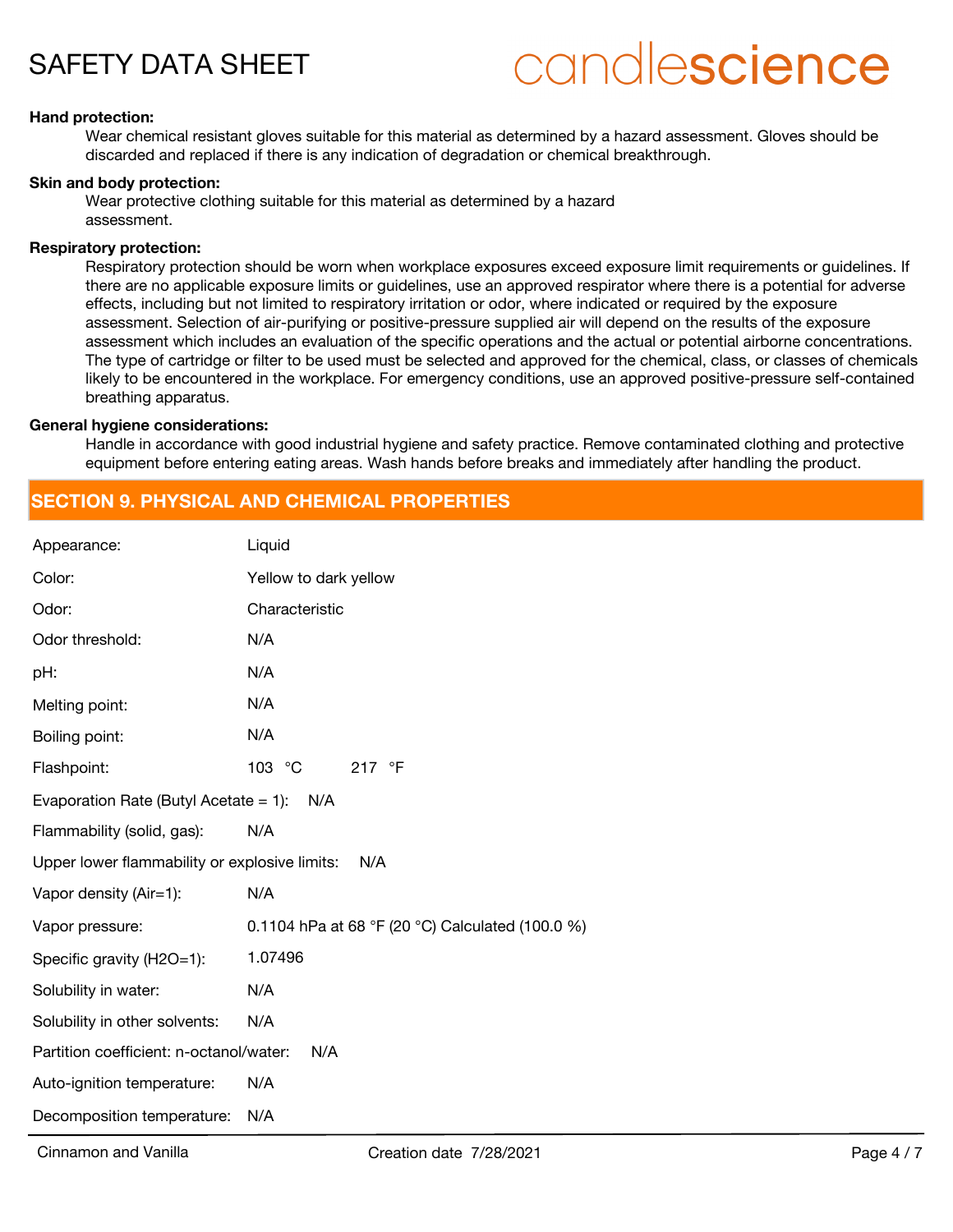# candlescience

| Kinematic viscosity:  | N/A |
|-----------------------|-----|
| Dynamic viscosity:    | N/A |
| Explosive properties: | N/A |
| Oxidizing properties: | N/A |
| Refractive index:     | N/A |

# **SECTION 10. STABILITY AND REACTIVITY**

#### **Chemical stability:**

The product is stable and non-reactive under normal conditions of use, storage and transport.

#### **Possibility of hazardous reactions:**

Material is stable under normal conditions.

#### **Conditions to avoid:**

Heat, flames and sparks. Temperature extremes and direct sunlight.

#### **Incompatible materials:**

Strong oxidizing agents. Strong acids. Strong Bases.

#### **Hazardous decomposition products:**

No hazardous decomposition products are known.

## **SECTION 11. TOXICOLOGICAL INFORMATION**

#### **Acute oral toxicity:**

1127 mg/kg

#### **Acute dermal toxicity:**

2894 mg/kg

#### **Acute inhalation toxicity:**

N/A

#### **Skin corrosion/irritation:**

May cause skin irritation and/or dermatitis. May cause skin irritation in susceptible persons.

#### **Serious eye damage/eye irritation:**

Vapors may cause irritation to the eyes, respiratory system and the skin.

#### **Respiratory or skin sensitization:**

Causes sensitization.

#### **Mutagenicity:**

N/A

#### **Reproductive toxicity:**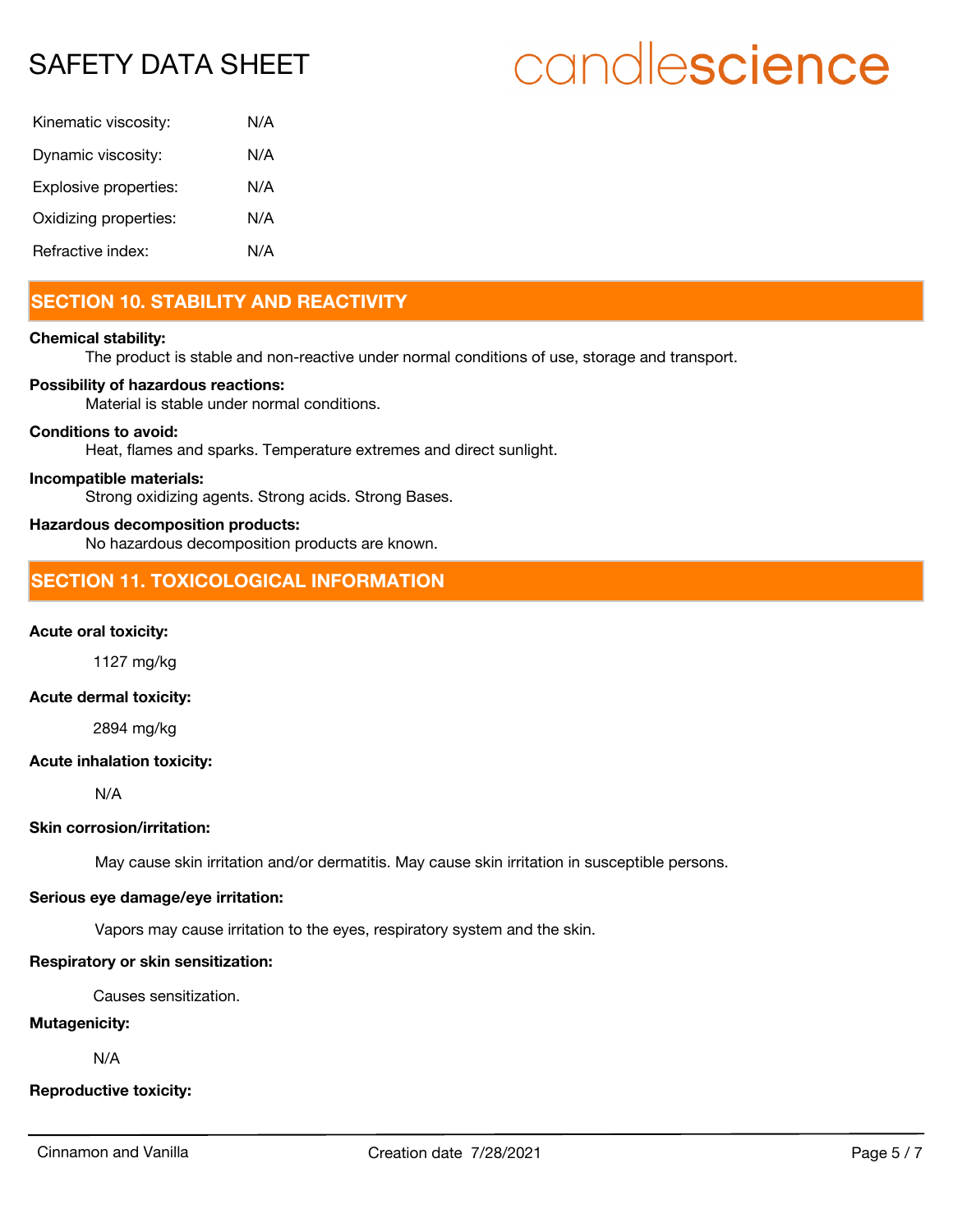# candlescience

N/A

#### **Carcinogenicity:**

#### N/A

Please note: Mixtures have not been tested for health hazards. The health hazard information presented is provided in accordance with US 29 CFR 1910.1200 and is based on the testing of individual components which have been shown to cause or may cause these health effects when tested at higher concentrations or at full strength.

# **SECTION 12. ECOLOGICAL INFORMATION**

### **Ecotoxicity:**

N/A

#### **Persistence and Degradability:**

N/A

#### **Bioaccumulation:**

N/A

#### **Other Adverse Effects:**

N/A

# **SECTION 13. DISPOSAL CONSIDERATIONS**

#### **Disposal instructions:**

Collect and reclaim or dispose in sealed containers at licensed waste disposal site. Do not allow this material to drain into sewers/water supplies. Do not contaminate ponds, waterways or ditches with chemical or used container. Dispose of contents/container in accordance with local/regional/national/international regulations.

#### **Local disposal regulations:**

Dispose in accordance with all applicable regulations.

#### **Hazardous waste code:**

The waste code should be assigned in discussion between the user, the producer and the waste disposal company.

#### **Waste from residues/unused products:**

Dispose of in accordance with local regulations. Empty containers or liners may retain some product residues. This material and its container must be disposed of in a safe manner.

#### **Contaminated packaging:**

Since emptied containers may retain product residue, follow label warnings even after container is emptied. Empty containers should be taken to an approved waste handling site for recycling or disposal.

| <b>SECTION 14. TRANSPORT INFORMATION</b>                                                                                              |  |  |
|---------------------------------------------------------------------------------------------------------------------------------------|--|--|
| UN 3082                                                                                                                               |  |  |
| Environmentally hazardous substance, liquid, n.o.s. (Benzyl benzoate, 1-methyl-1-<br>((3s,8s)-octa dimethylazulen-5-yl)ethyl acetate) |  |  |
| 9                                                                                                                                     |  |  |
| Ш                                                                                                                                     |  |  |
| Yes                                                                                                                                   |  |  |
|                                                                                                                                       |  |  |